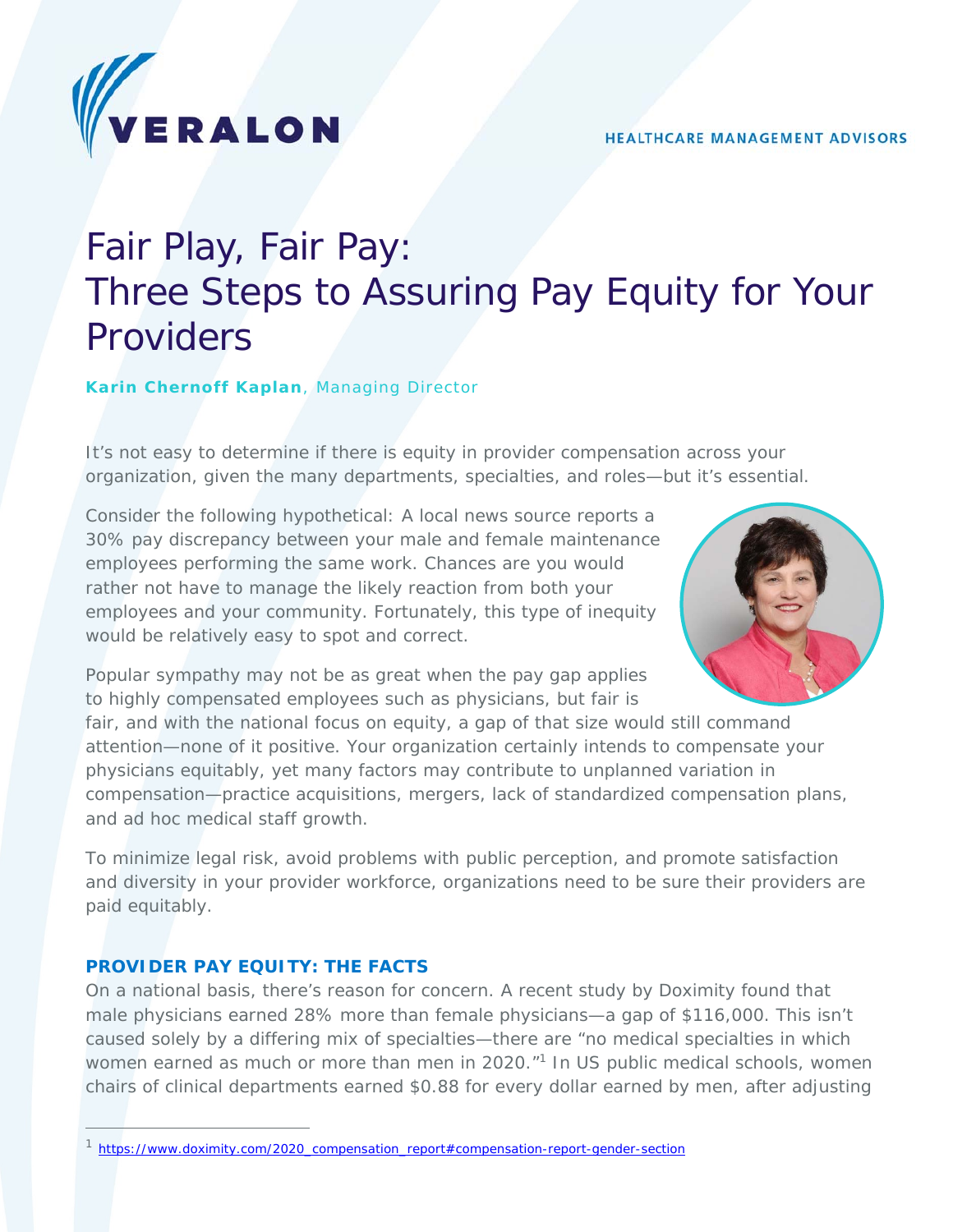for multiple factors.<sup>2</sup> Female primary care physicians earn less per hour of patient care work-\$0.87 on the dollar-because they spend more time with patients.<sup>3</sup>

Compensation variation by race/age is harder to track, but the American College of Physicians reports that based on Medscape data, White physicians made \$303,000 per year, Asians, \$283,000, Latino \$271,000, and Black physicians \$262,000. An earlier study, controlling for various factors, could only compare White and Black physicians due to sample size limitations, but still showed a significant discrepancy.<sup>4</sup>

## **ASSESSING AND MANAGING PAY EQUITY**

Determining whether your providers are paid equitably, and identifying gaps, requires an objective, analytic approach.

# **Step 1: Assemble a detailed database on each physician's compensation and other characteristics**

Collect information for each provider from multiple sources and integrated into a single database. Required data for each individual will include:

# **Demographic characteristics:**

- Gender, age, race/ethnicity
- Veteran status

## **Clinical characteristics**

- Years post-training
- Rank
- **•** FTE status
- **Specialty/subspecialty**
- **Historical WRVU Productivity**
- **•** Primary practice location
- Market rate factor for that location

<sup>3</sup> https://twin-cities.umn.edu/news-events/closer-look-gender-pay-gap-physicians

<sup>4</sup>https://www.acponline.org/system/files/documents/newsroom/research\_on\_compensation\_equity\_and\_transparency\_in\_th e\_field\_of\_medicine\_2017.pdf



© 2022 Veralon Partners Inc. All rights reserved.

<sup>&</sup>lt;sup>2</sup> https://jamanetwork.com/journals/jamainternalmedicine/article-abstract/2762575